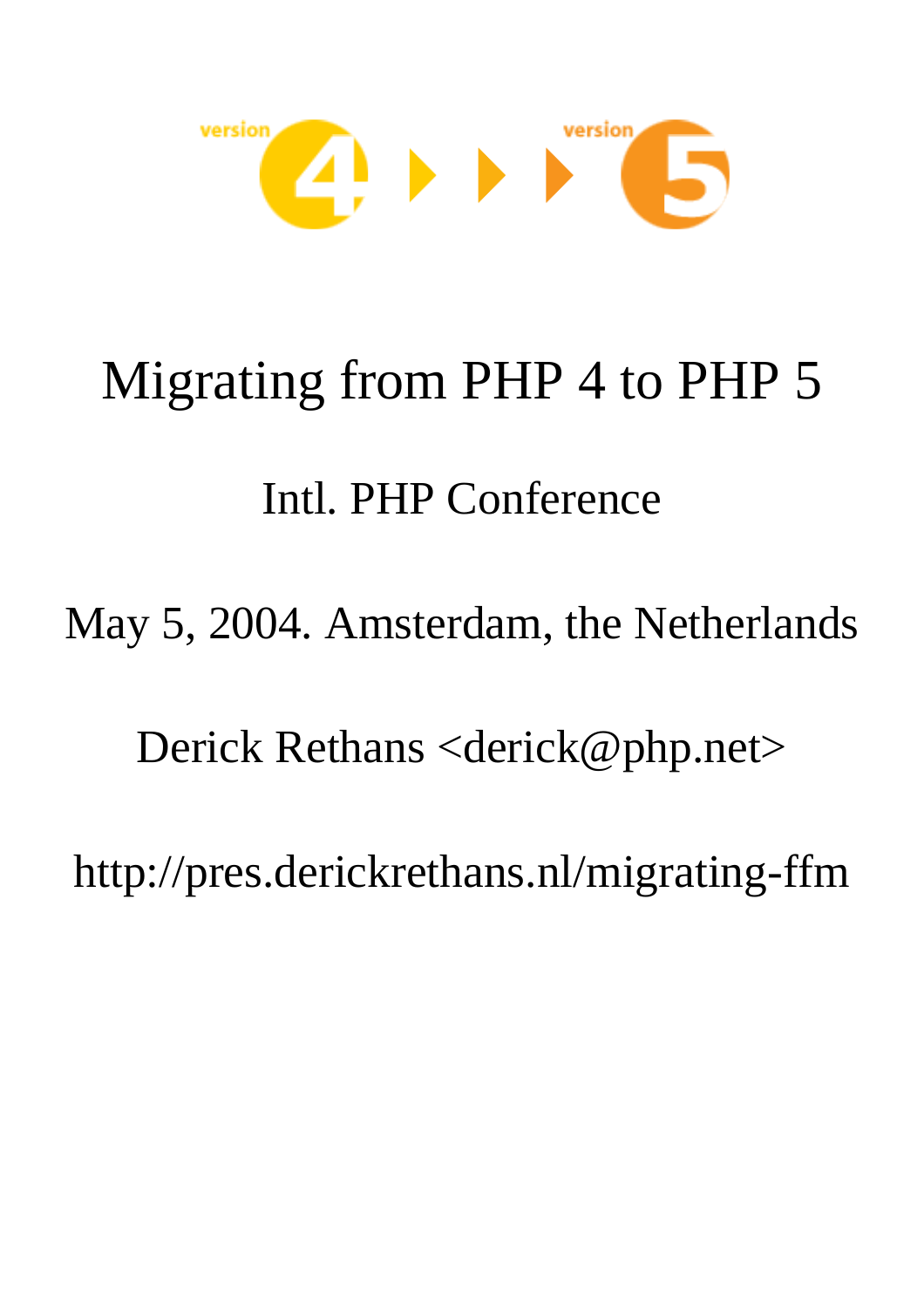## Slide  $1/21$  Objectmodel in PHP 4 May 16 2004



- <sup>o</sup> Pass by value
- <sup>o</sup> Use of references needed almost everywhere... at call time, and even during instantiation.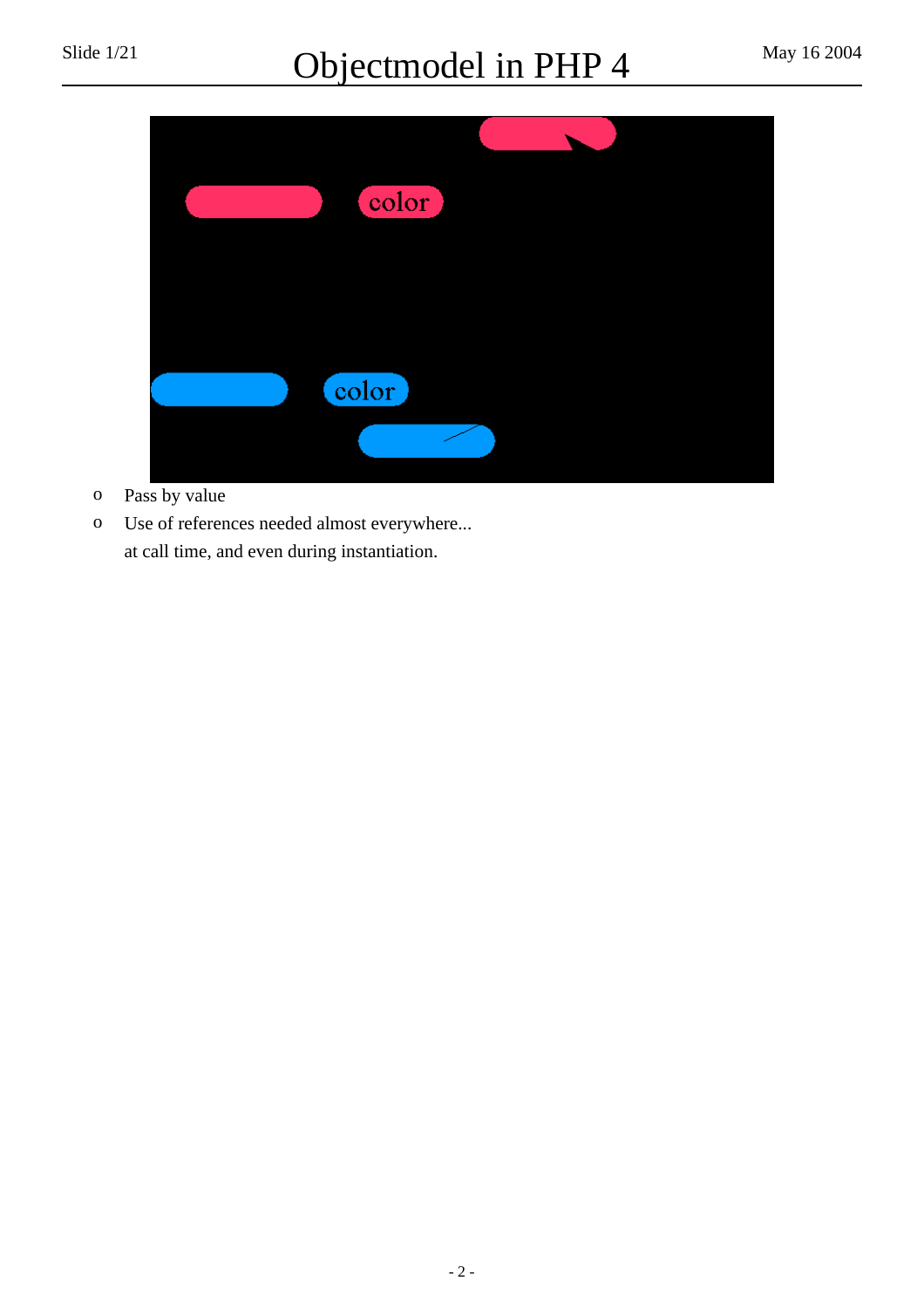## Slide  $2/21$  Objectmodel in PHP 5 May 16 2004



- <sup>o</sup> Pass by reference
- <sup>o</sup> Objects are referenced by a handle.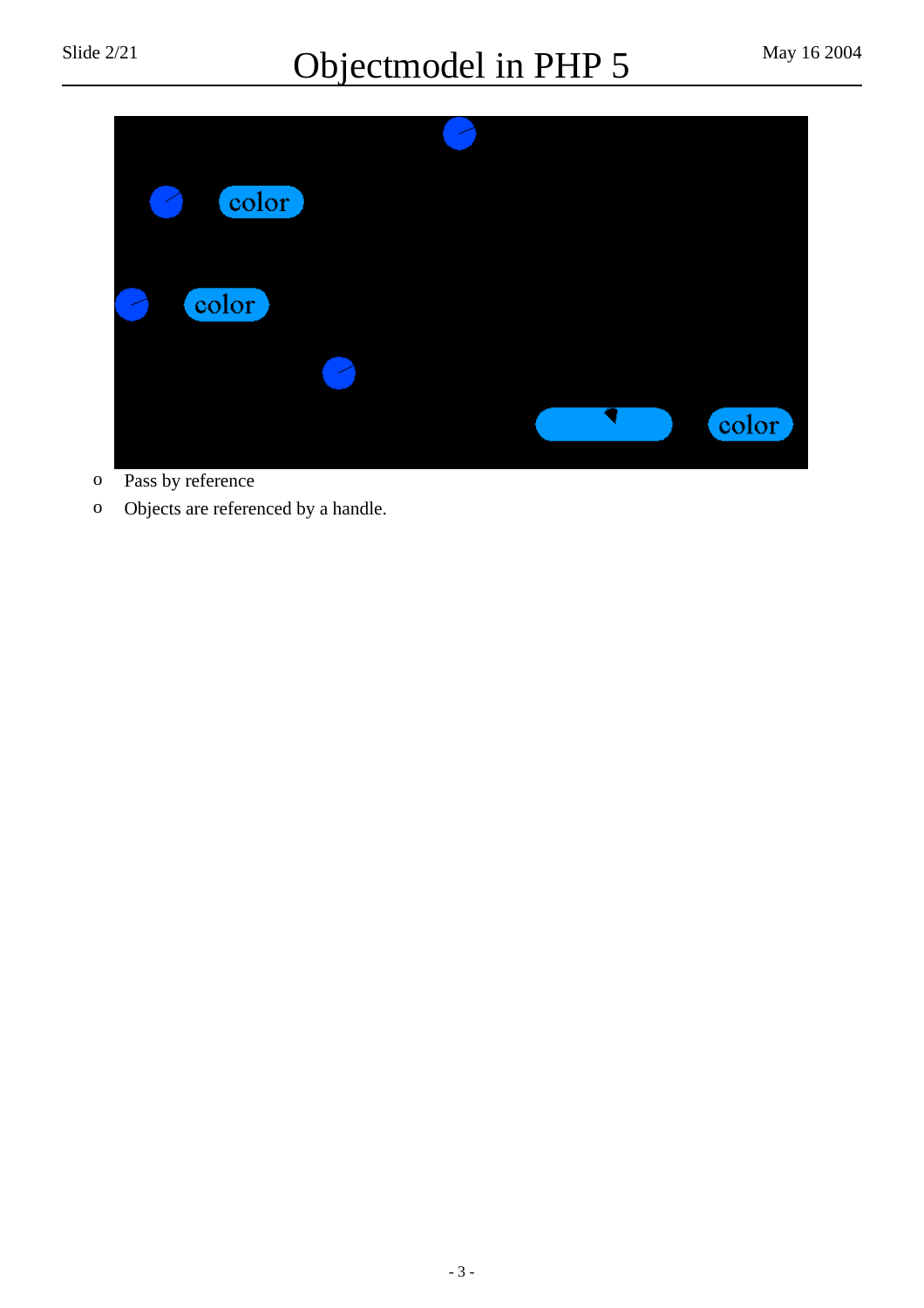The PHP 5 Way

```
<?php
    class OS {
       var $name;
 function OS($name) {
 $this->name = $name;
 }
    }
    function changeName($obj, $name) {
       $obj-<i>name</i> = $name; }
 $linux = new OS('linux');
 $win = clone $linux;
 changeName($win, 'windows');
 echo $linux->name. "\n";
 echo $win->name;
```

```
? >
```
#### Output:

linux windows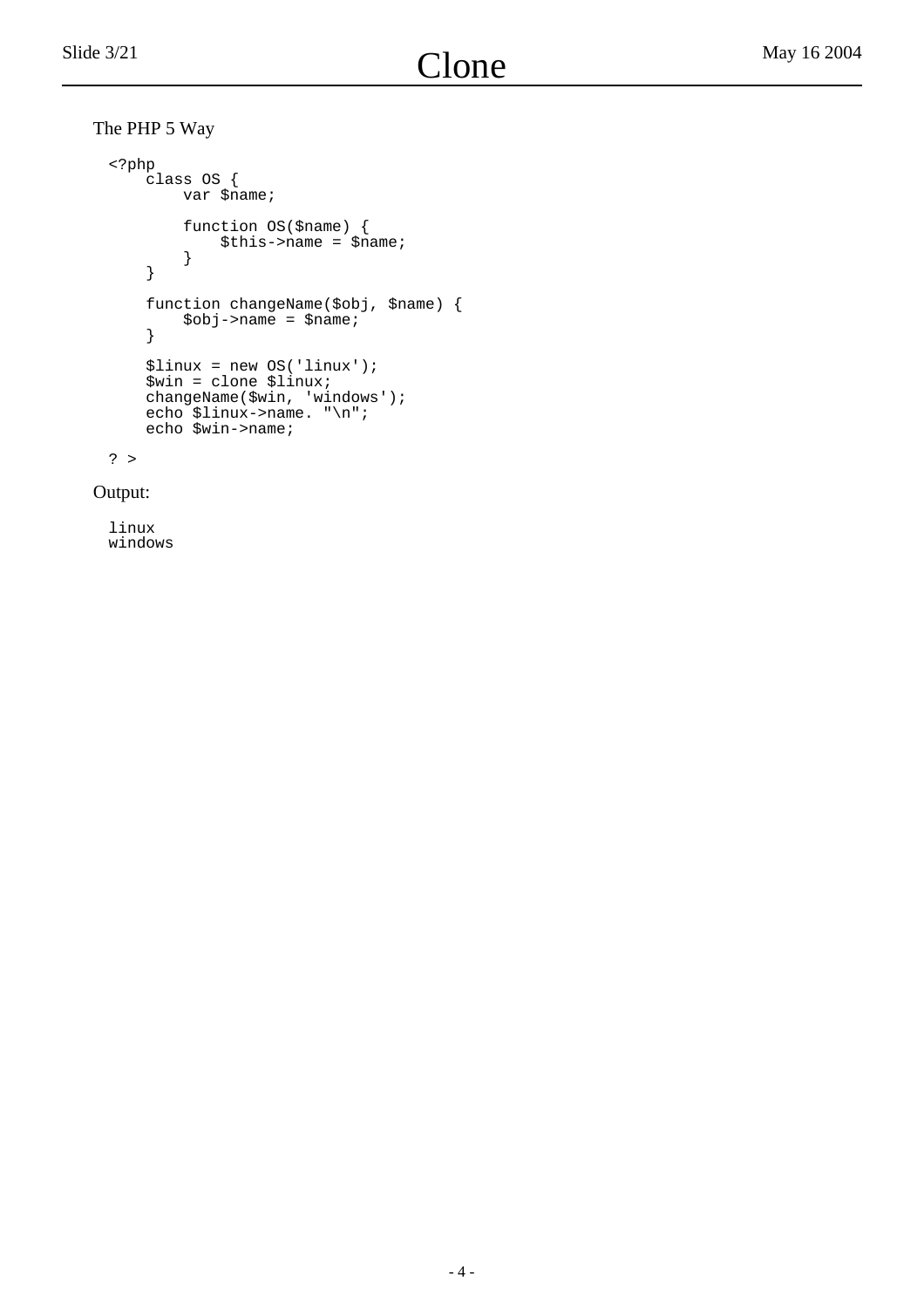#### The Compatible Way

```
<?php
     ini_set('zend.ze1_compatibility_mode', '1');
     class OS {
        var $name;
         function OS($name) {
        $this->name = $name;<br>}
 }
     }
     function changeName(&$obj, $name) {
         $obj->name = $name;
     }
     $linux = new OS('linux');
     $win = $linux;
 changeName($win, 'windows');
 echo $linux->name. "\n";
     echo $win->name;
```
? >

Output:

linux windows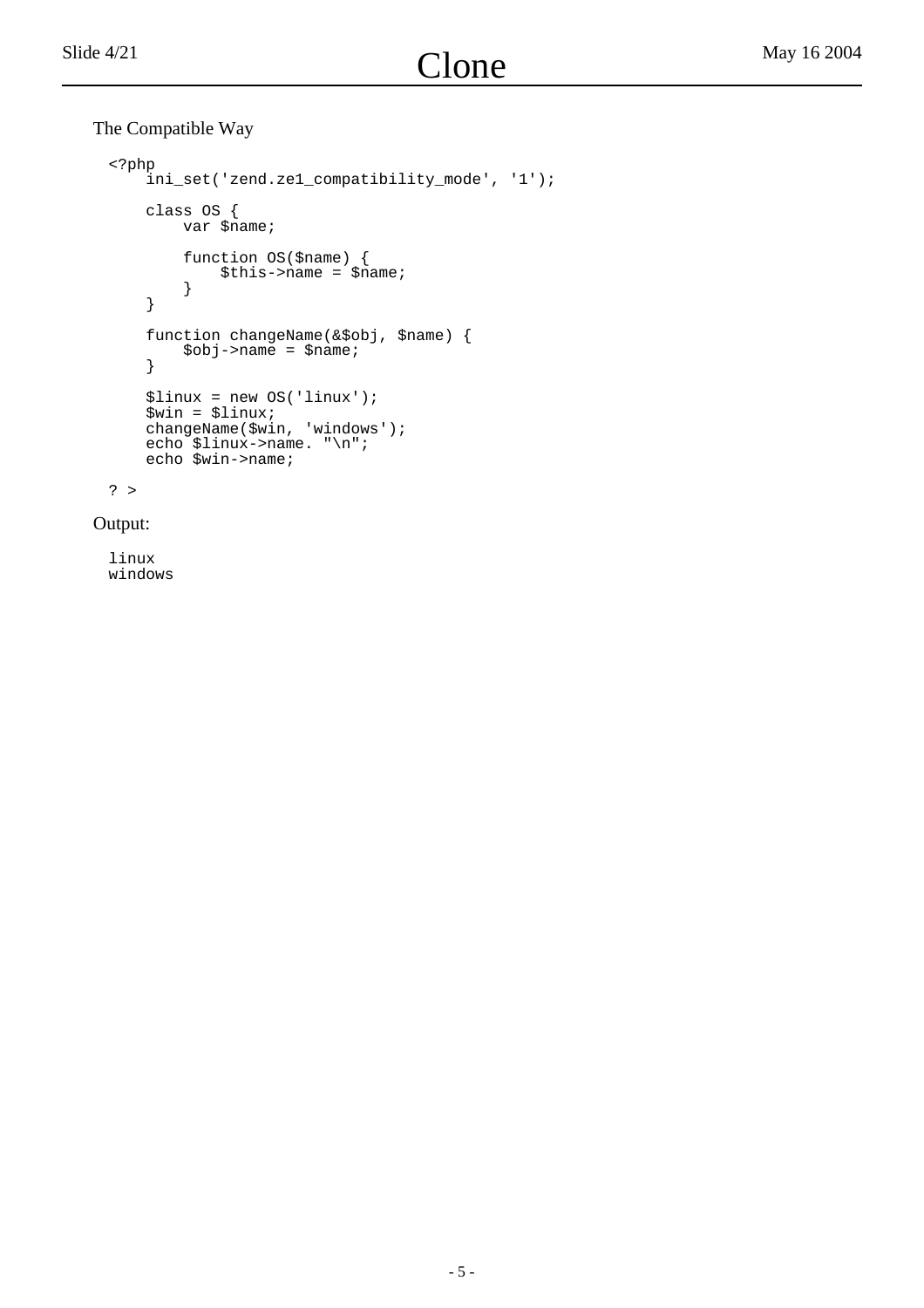```
<?php
     class Country {
         function set_name($name) {
            $this \rightarrow name = $name; }
     }
     $jurop = new Country;
 $dutchieland = new Country;
 $dutchieland->set_name('The Netherlands');
 echo (int) $jurop, "\n";
 echo (int) $dutchieland, "\n";
? >
```
Output:

0 1

- <sup>o</sup> In PHP 4 (int) \$object results in:
- <sup>o</sup> "0" when there are no properties set
- <sup>o</sup> "1" when there are properties set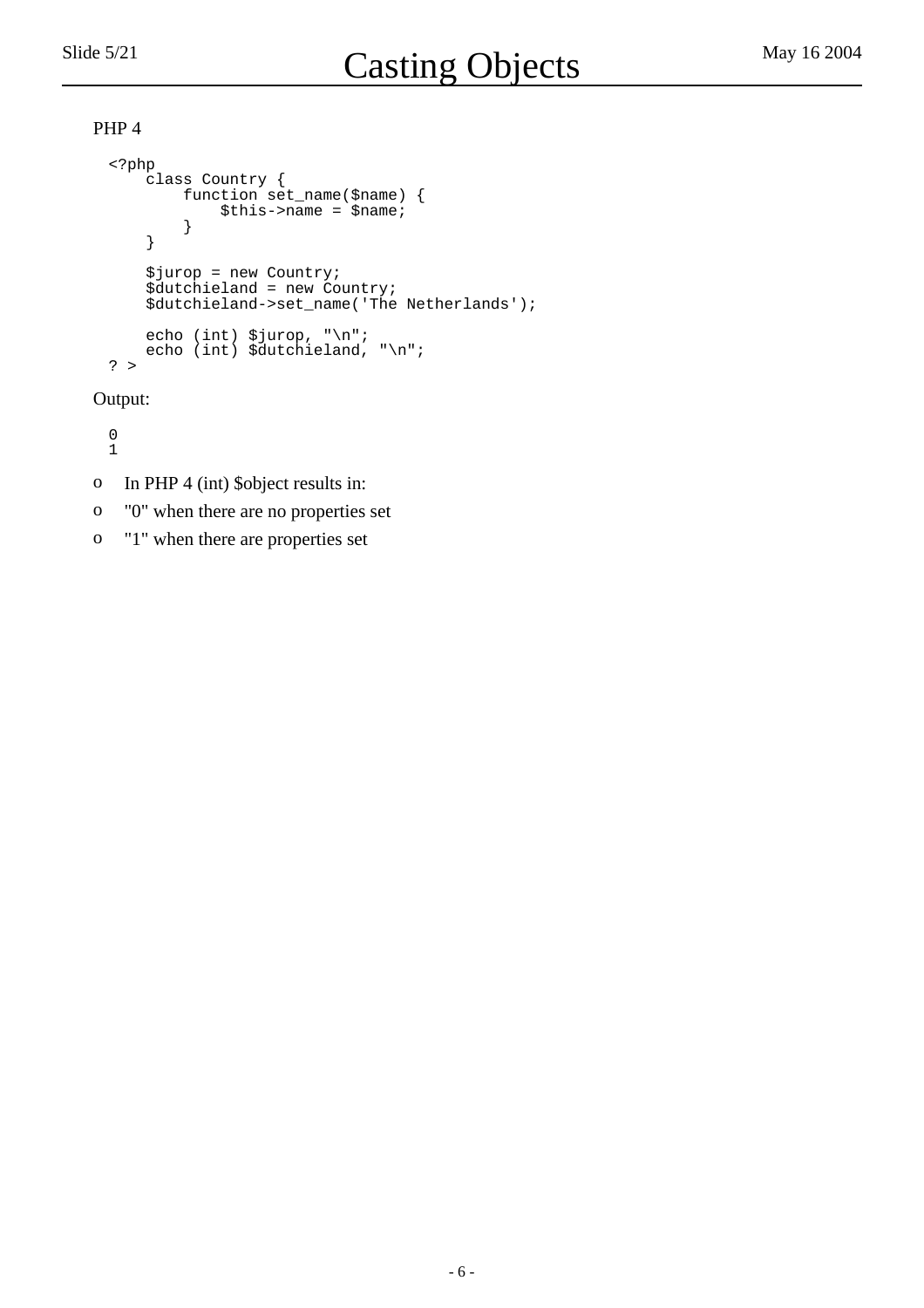```
<?php
     class Country {
        function set_name($name) {
             $this->name = $name;
 }
     }
     $jurop = new Country;
 $dutchieland = new Country;
 $dutchieland->set_name('The Netherlands');
     echo (int) $jurop, "\n";
    echo (int) $dutchieland, "\n";
? >
```
Output:

```
Notice: Object of class Country could not be converted to integer in - on line
13
1
Notice: Object of class Country could not be converted to integer in - on line
14
1
```
- <sup>o</sup> In PHP 5 (int) \$object results in:
- <sup>o</sup> A notice and always "1"
- o unless zend.ze1\_compatibility\_mode =  $1$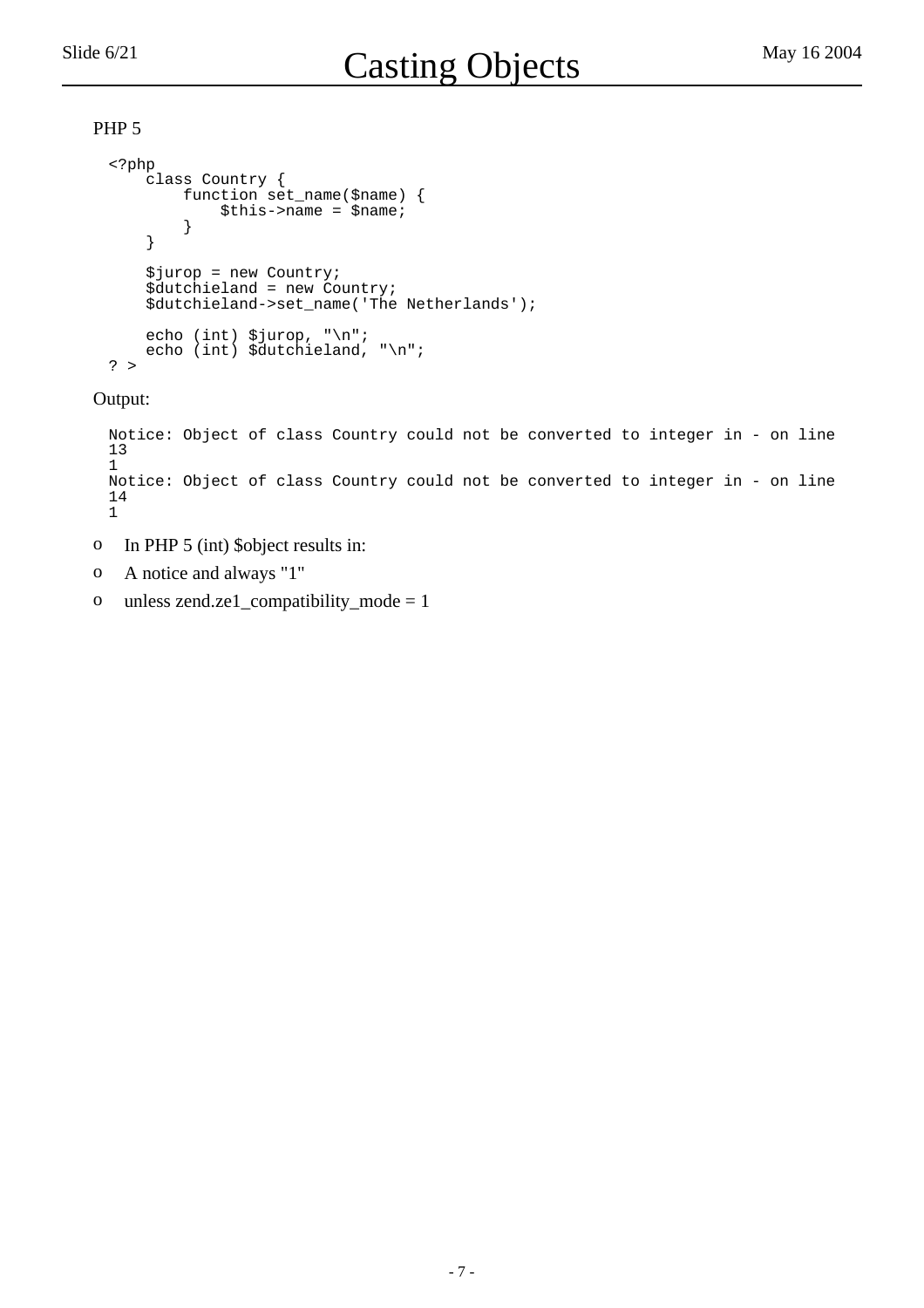```
<?php
     class Country {
         var $area;
         function Country($area) {
             $this->area = $area;
 }
     }
 $deutschland = new Country('West Europe');
 $die_schweiz = new Country('West Europe');
    \overline{\text{spor}} = new Country('Scandinavia');
     if ($deutschland == $die_schweiz) {
         echo "Deutschland ist die Schweiz.\n";
 }
     if ($deutschland == $norway) {
         echo "Deutschland er Norway.\n";
     }
? >
```
- o In PHP 4  $\delta$ obj1 =  $\delta$ obj2 results in true:
- <sup>o</sup> when the object's properties are the same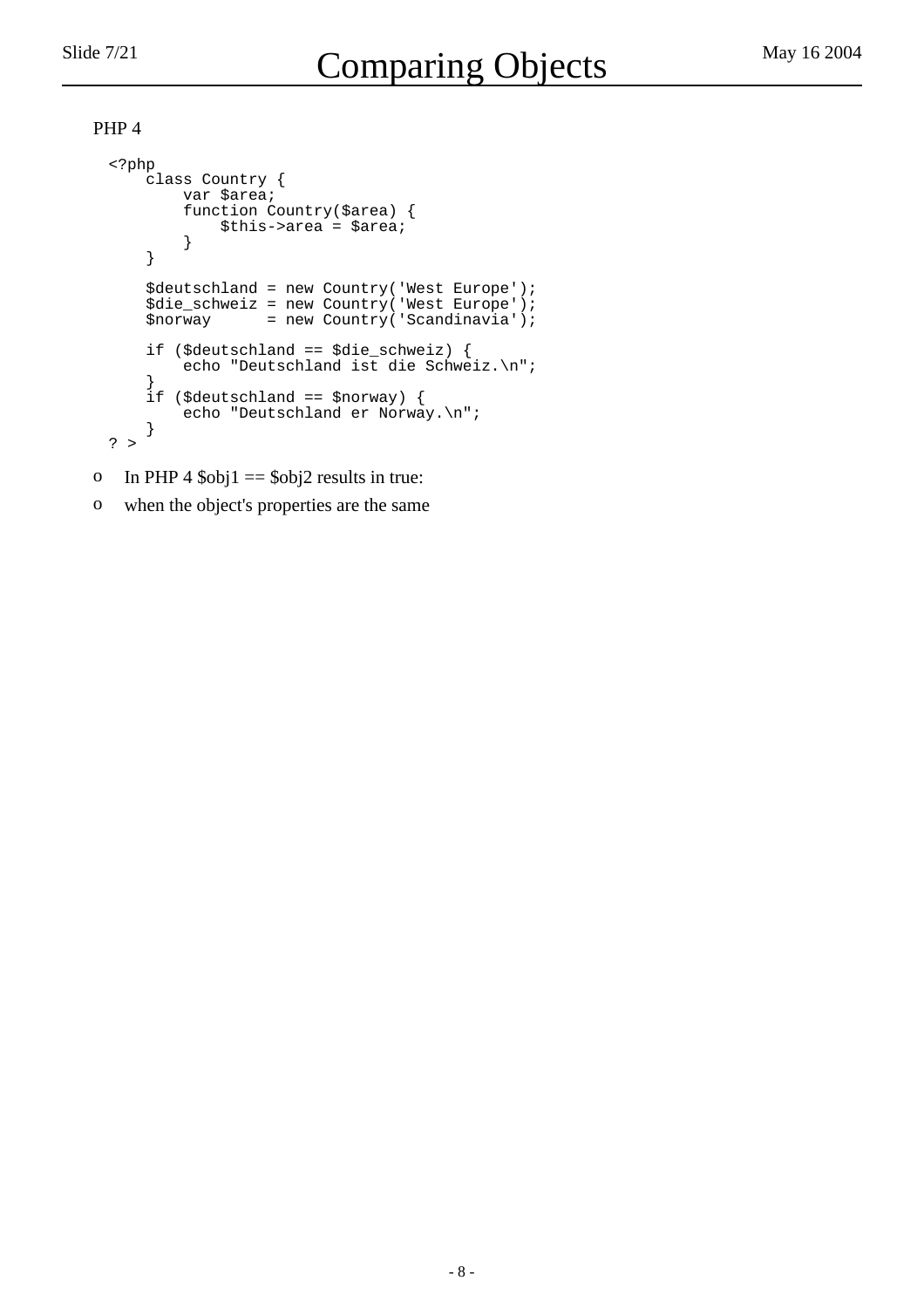```
<?php
     class Country {
         var $area;
         function Country($area) {
             $this->area = $area;
         }
     }
 $deutschland = new Country('West Europe');
 $die_schweiz = new Country('West Europe');
    \overline{\text{spor}} = new Country('Scandinavia');
     if ($deutschland == $die_schweiz) {
         echo "Deutschland ist die Schweiz.\n";
 }
     if ($deutschland == $norway) {
         echo "Deutschland er Norway.\n";
     }
? >
```
- o In PHP 5  $\delta$ obj1 =  $\delta$ obj2 results in true:
- <sup>o</sup> when the object's handles are the same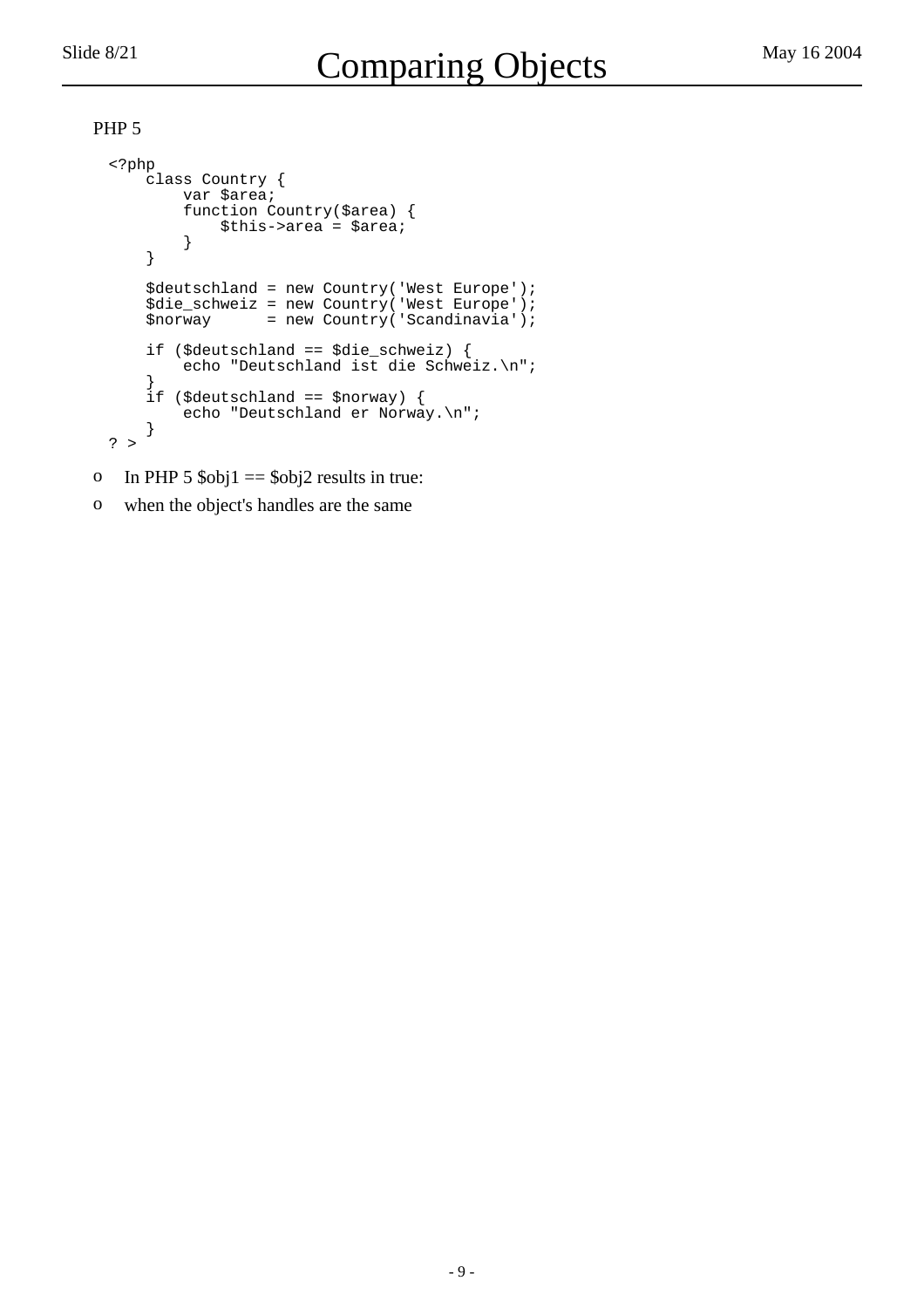php.ini: 

 zend.ze1\_compatibility\_mode = 1 

 Affects: 

- <sup>o</sup> cloning objects
- <sup>o</sup> casting objects
- <sup>o</sup> comparing objects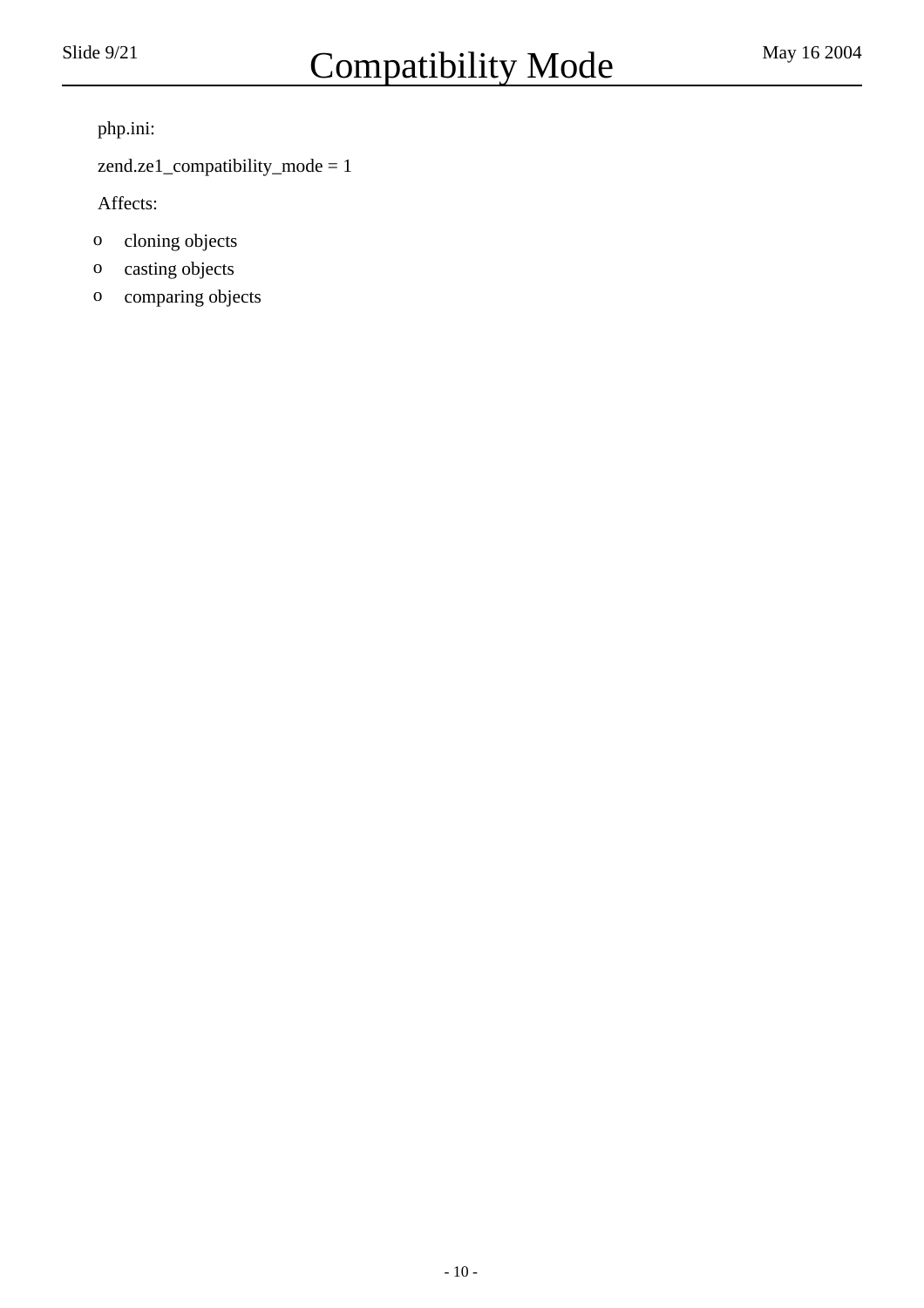PEAR uses this for two things mainly: 

1. returning errors from constructors (\$this = PEAR\_Error();)

2. driver model (\$this = new Slider('Pager');)

 This is no longer allowed in PHP 5, so the classes should be redesigned. 

 Solutions (not compatible with PHP 4). 

- 1. Use Exceptions
- 2. driver model (\$this = new Slider('Pager');)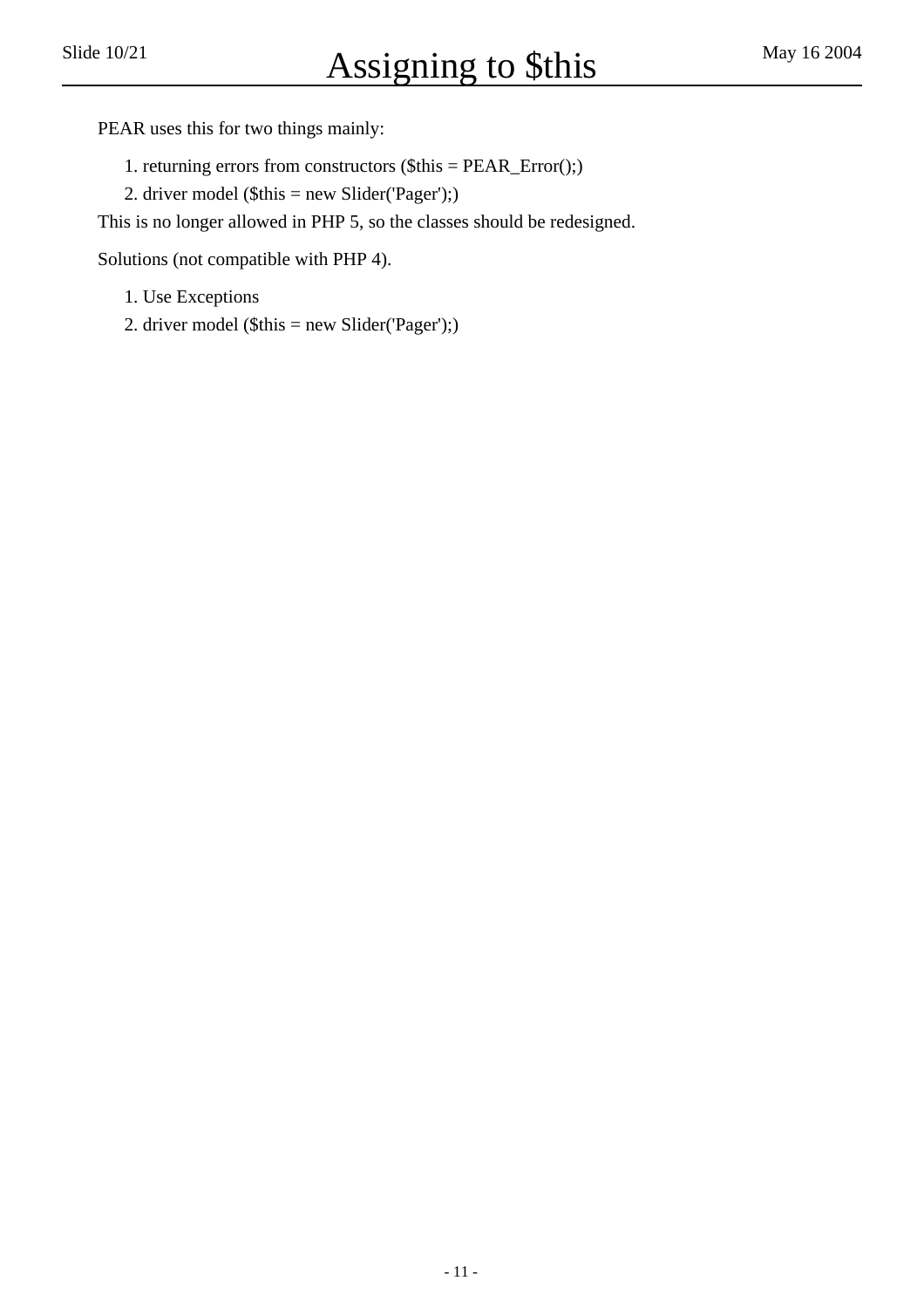```
<?php
     class TheNetherlands {
         var $area;
         function TheNetherlands($area) {
             $this->area = $area;
         }
     }
     $holland = new TheNetherlands('Holland');
    echo get_class($holland), "\n";
? >
```
#### PHP 4:

thenetherlands

#### PHP 5:

TheNetherlands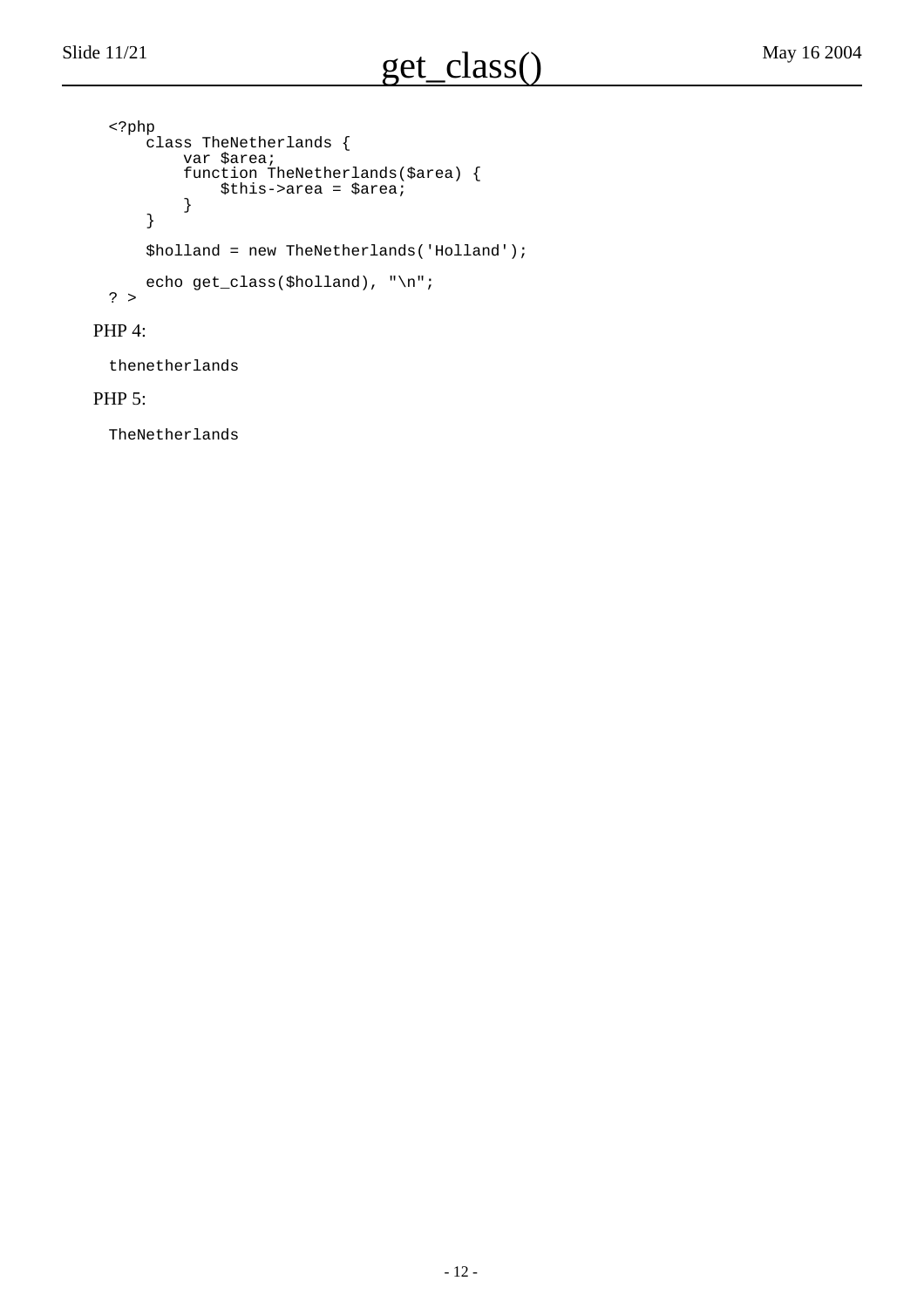- E\_STRICT is a new error level.
- <sup>o</sup> Not part of E\_ALL
- <sup>o</sup> Numerical value is 2048 (and E\_ALL is still 2047)
- <sup>o</sup> To see all errors: E\_ALL | E\_STRICT

 Affects: 

- <sup>o</sup> Automagically creating objects
- <sup>o</sup> var / public modifiers
- <sup>o</sup> Constructor naming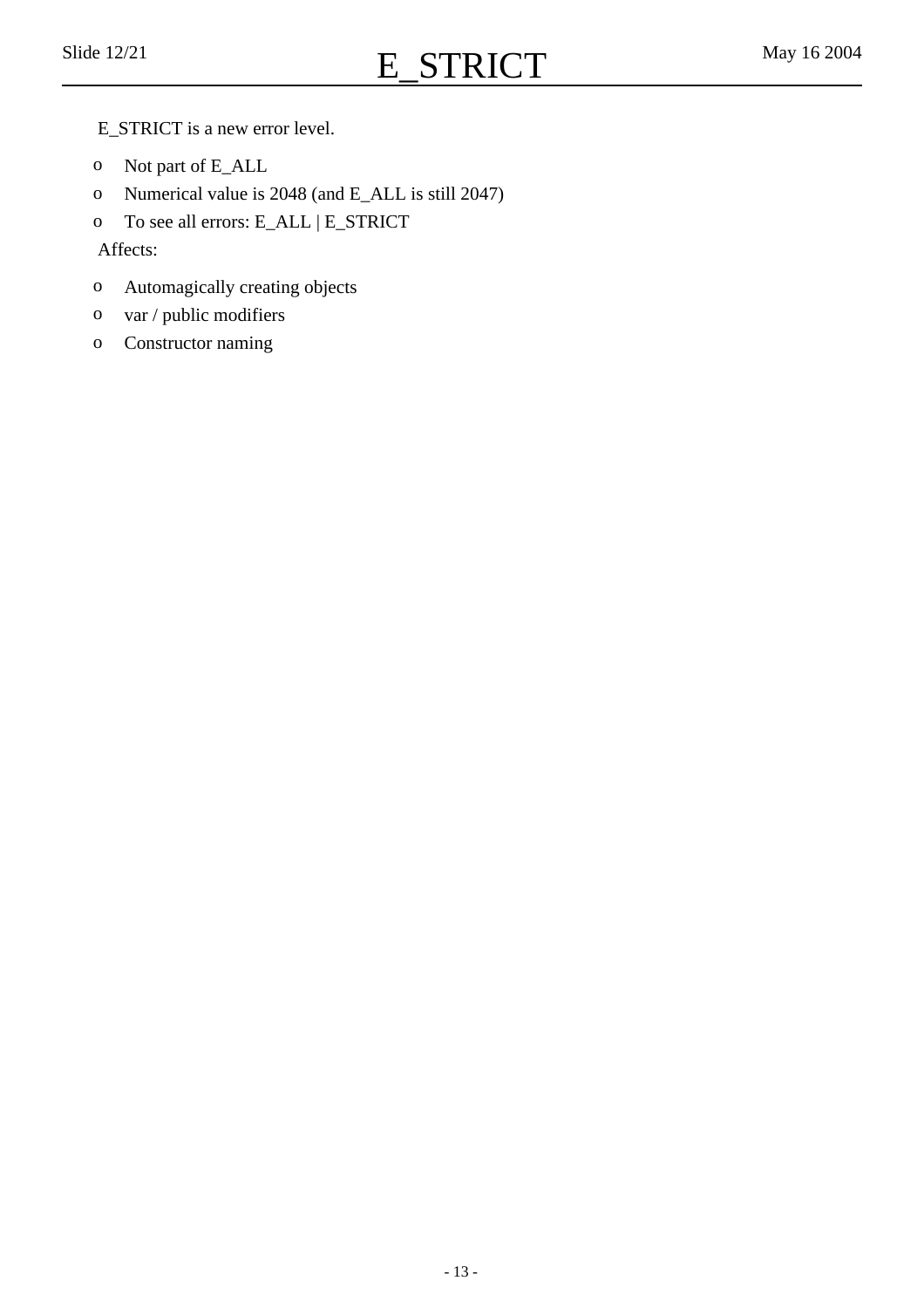```
<?php
 class Russia {
var $local_name;
 function Russia() {
 $this->local_name = "Roosjia";
 }
   }
? >
```
PHP 5:

Strict Standards: var: Deprecated. Please use the public/private/protected modifiers in - on line 3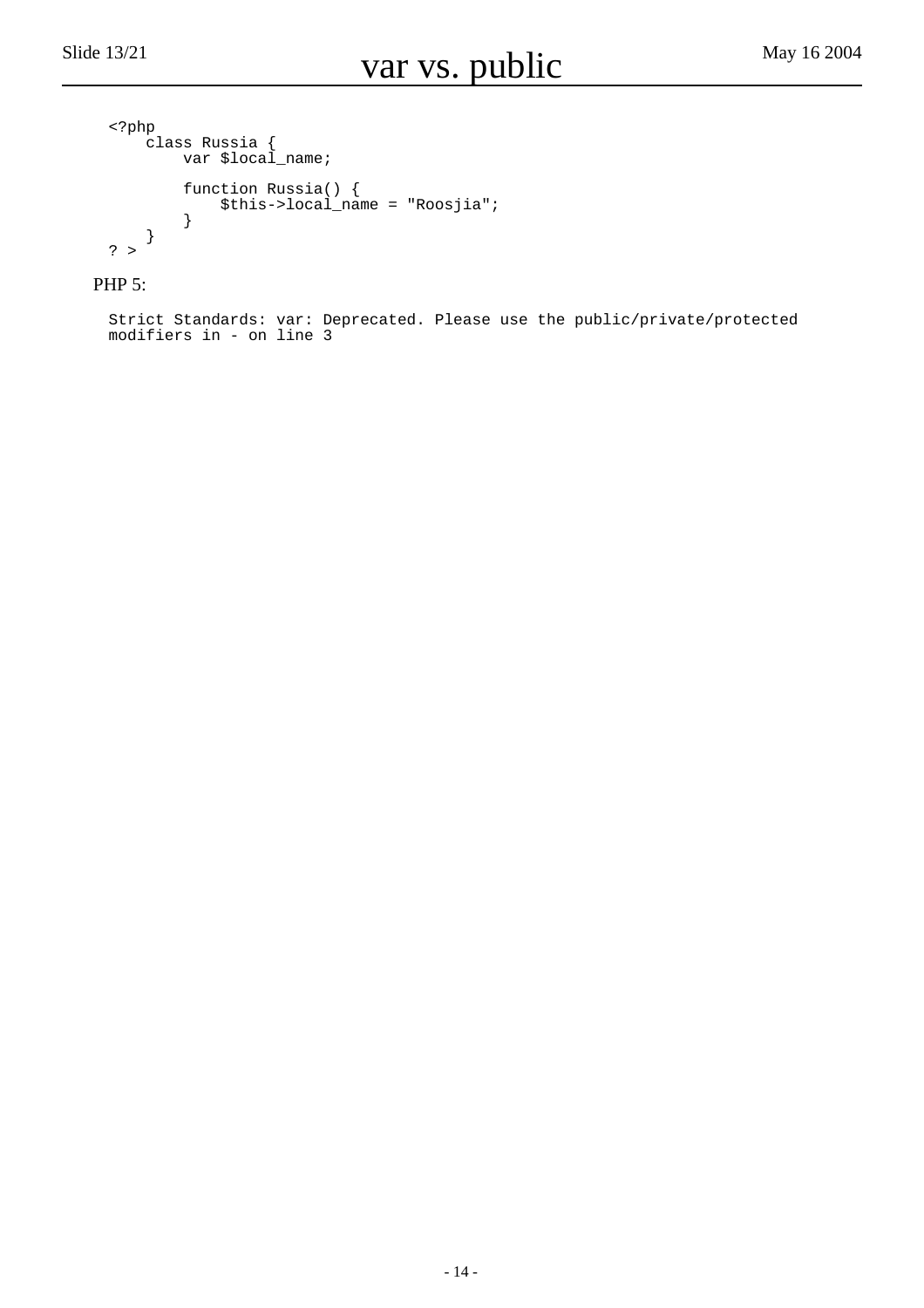```
<?php
     $country->name = 'Moldovia';
     var_dump($country);
? >
```
#### PHP 5:

```
Strict Standards: Creating default object from empty value in - on line 2
     object(stdClass)#1 (1) {
           ["name"]=>
                 string(8) "Moldovia"
     }
```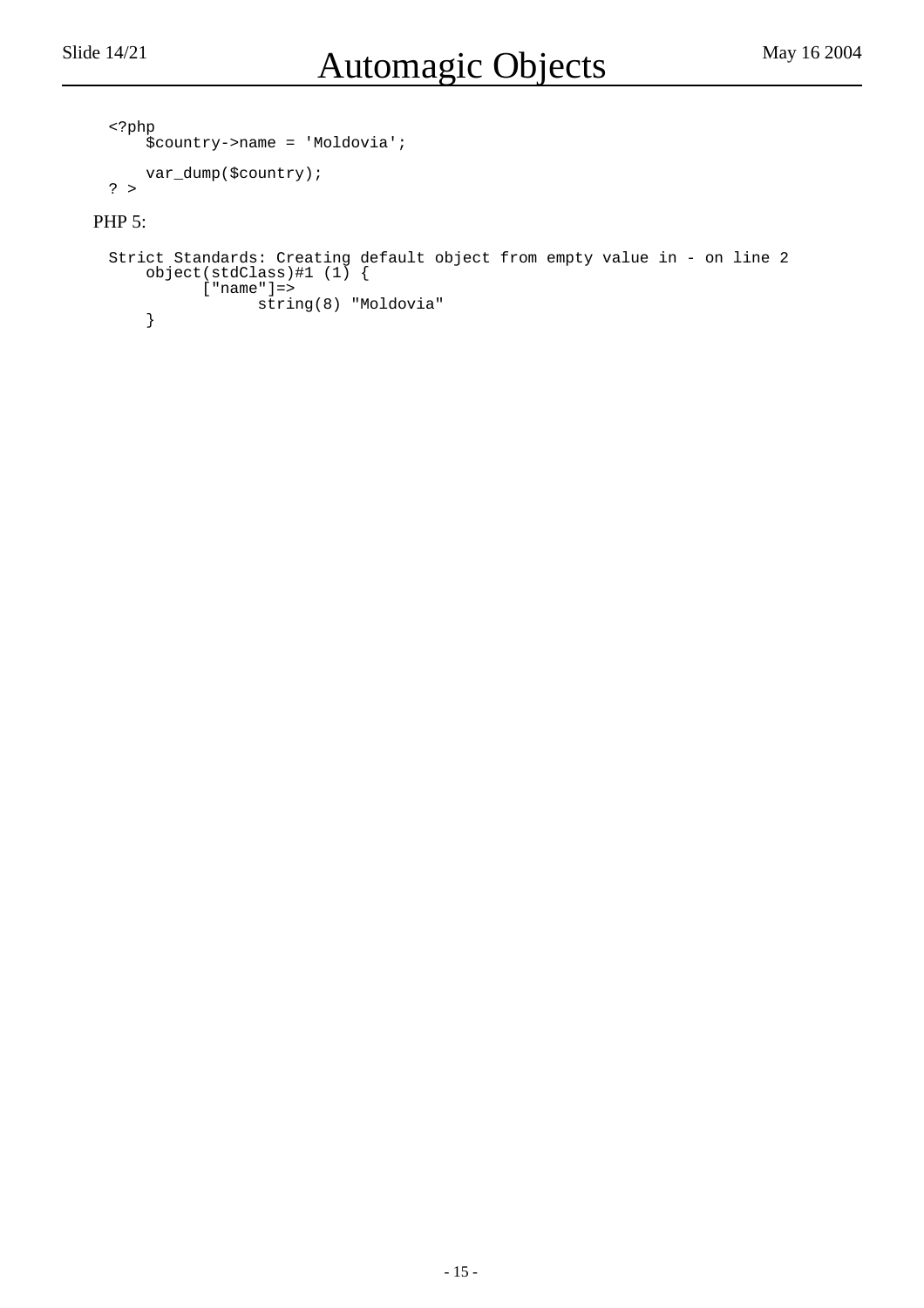```
<?php
    class Scandinavia {
 function get_countries() {
 return array('Norway', 'Sweden', 'Denmark', 'Finland');
 }
    }
 class Europe extends Scandinavia {
 function get_countries($area) {
 if ($area == "Scandinavia") {
           return Scandinavia::get_countries();
 }
        }
    }
? >
```
#### PHP 5:

Strict Standards: Declaration of Europe::get\_countries() should be compatible with that of Scandinavia::get\_countries() in - on line 14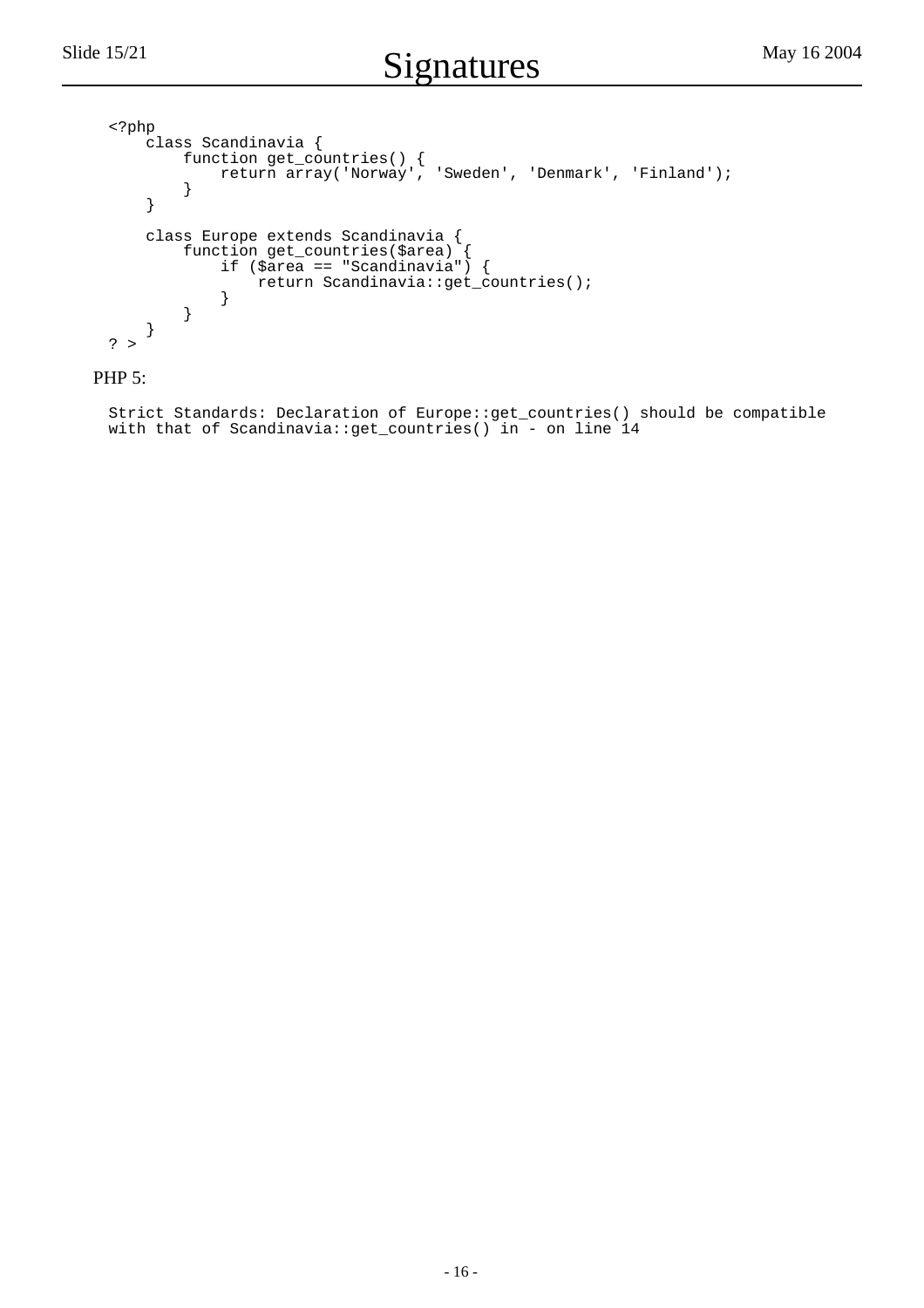In the PHP 4 distributions you will find the following binaries: 

- <sup>o</sup> php.exe (The CGI binary to use with a web server)
- <sup>o</sup> cli/php.exe (The CLI binary to use with command line scripts) In the PHP 5 distributions you will find the following binaries:
- <sup>o</sup> php-cgi.exe (The CGI binary to use with a web server)
- <sup>o</sup> php.exe (The CLI binary to use with command line scripts)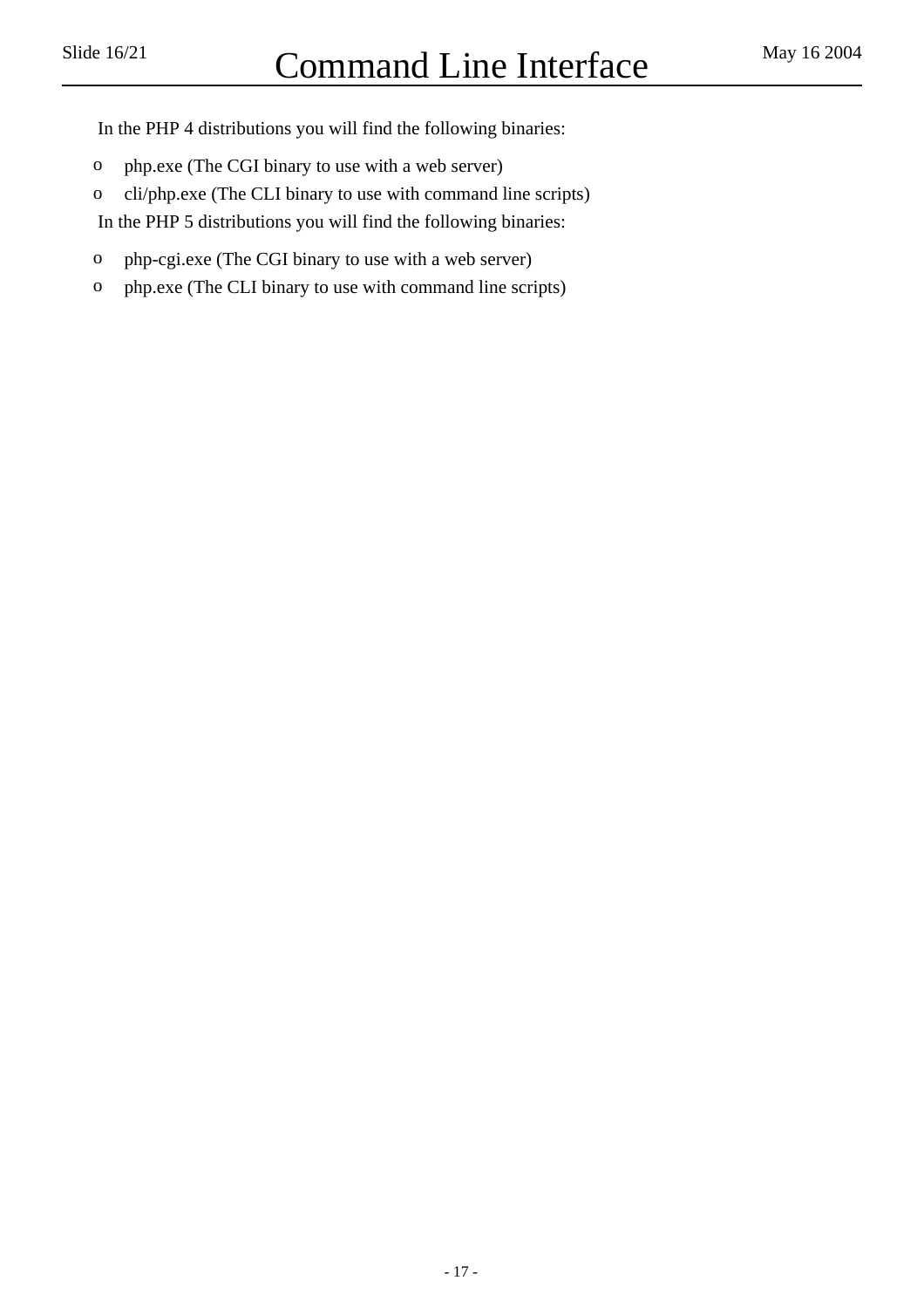In PHP 5 the MySQL client library is no longer bundled because: 

- <sup>o</sup> Maintainability
- <sup>o</sup> License change
- <sup>o</sup> Problems with other modules

 Solution: 

- <sup>o</sup> Install the MySQL client libraries
- <sup>o</sup> --with-mysql=[DIR]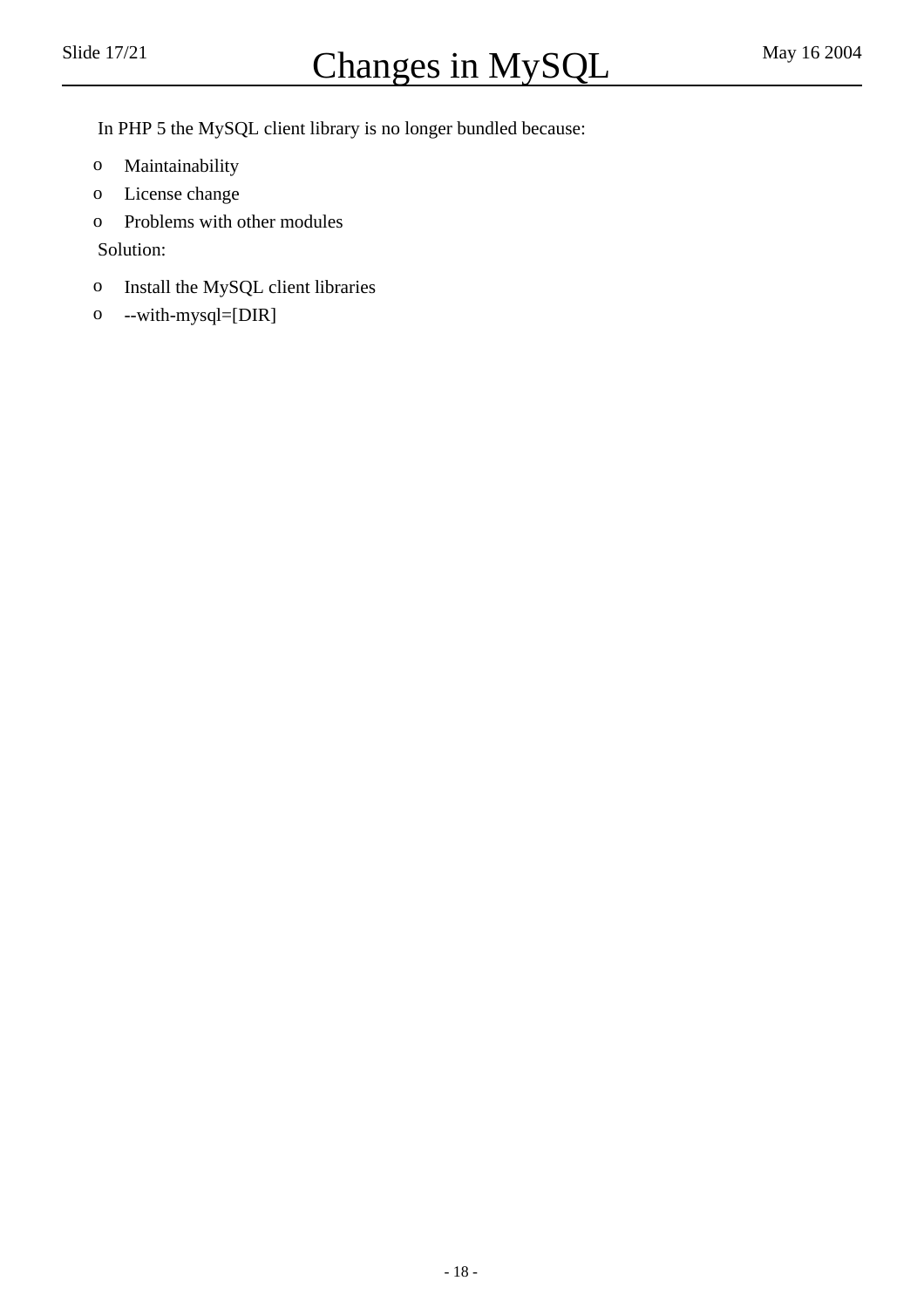array\_merge() no longer accepts non-array parameters to merge. 

```
<?php
     $scandinavia = array('Denmark', 'Norway', 'Sweden', 'Finland');
    \frac{1}{2}uk = "The UK";
     $europe = array_merge($scandinavia, $uk);
     print_r($europe);
? >
```
#### PHP 4:

Array  $\sqrt{2}$  $[0]$  => Denmark [1] => Norway [2] => Sweden [3] => Finland  $[4]$  => The UK )

#### PHP 5:

Warning: array\_merge(): Argument #2 is not an array in - on line 7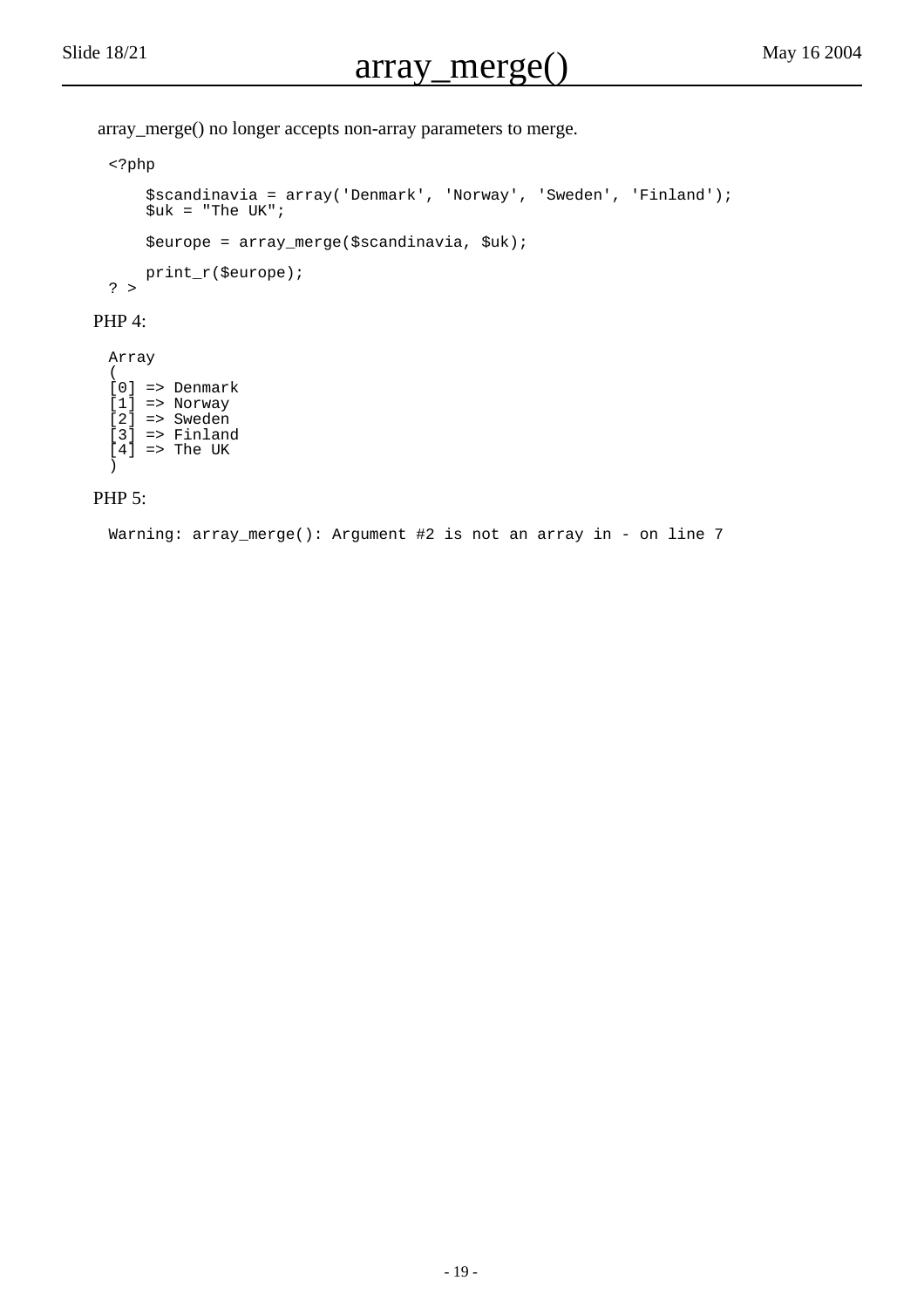strr(i)pos() now searches the full needle inside the haystack, and not only the first character of it.

```
<?php
 $haystack = "There are now ten more countries in Europe";
 $needle = "The Netherlands";
    $pos = strrpos($haystack, $needle);
    var_dump($pos);
? <
```
#### PHP 4:

int(0)

#### PHP 5:

bool(false)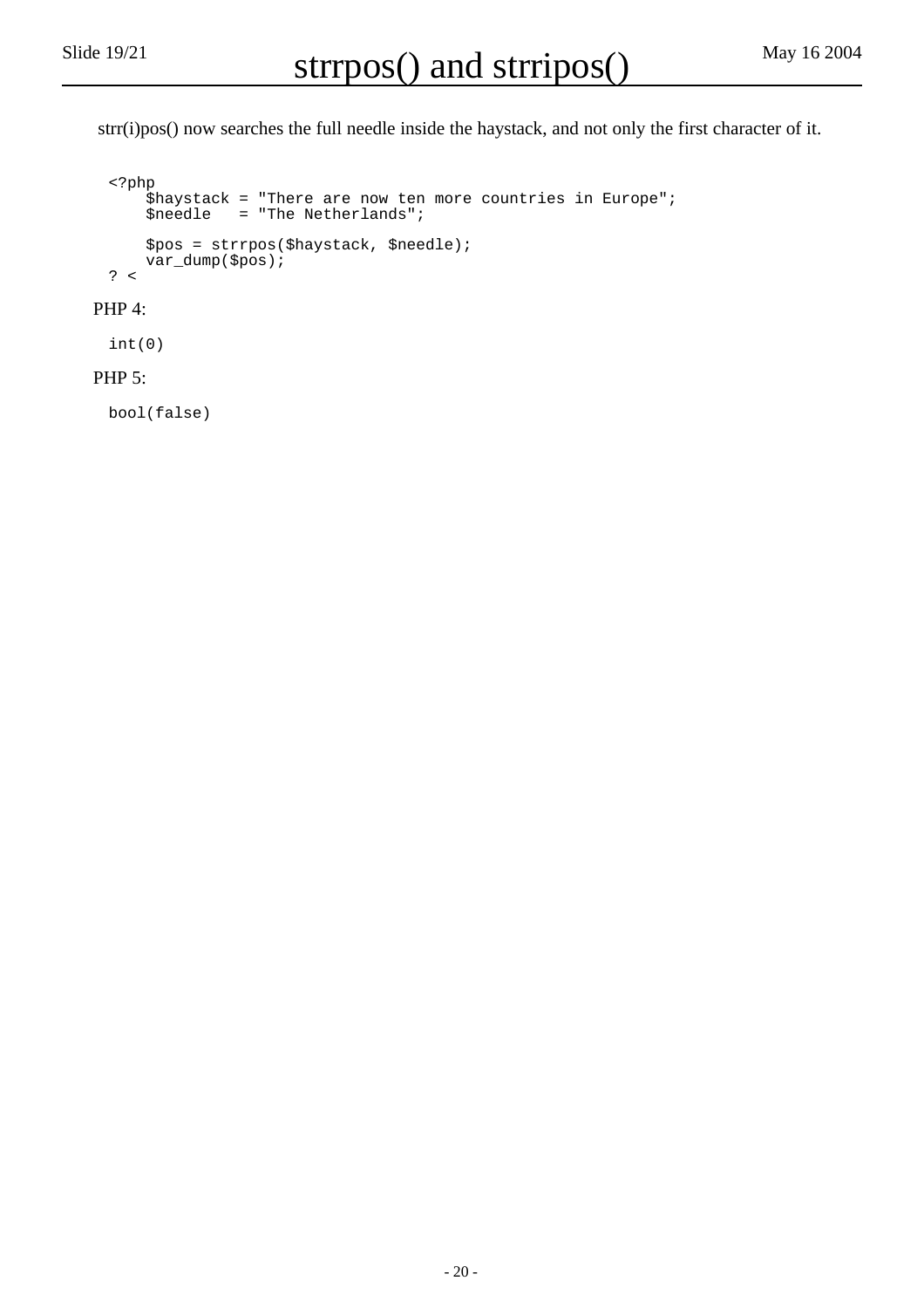?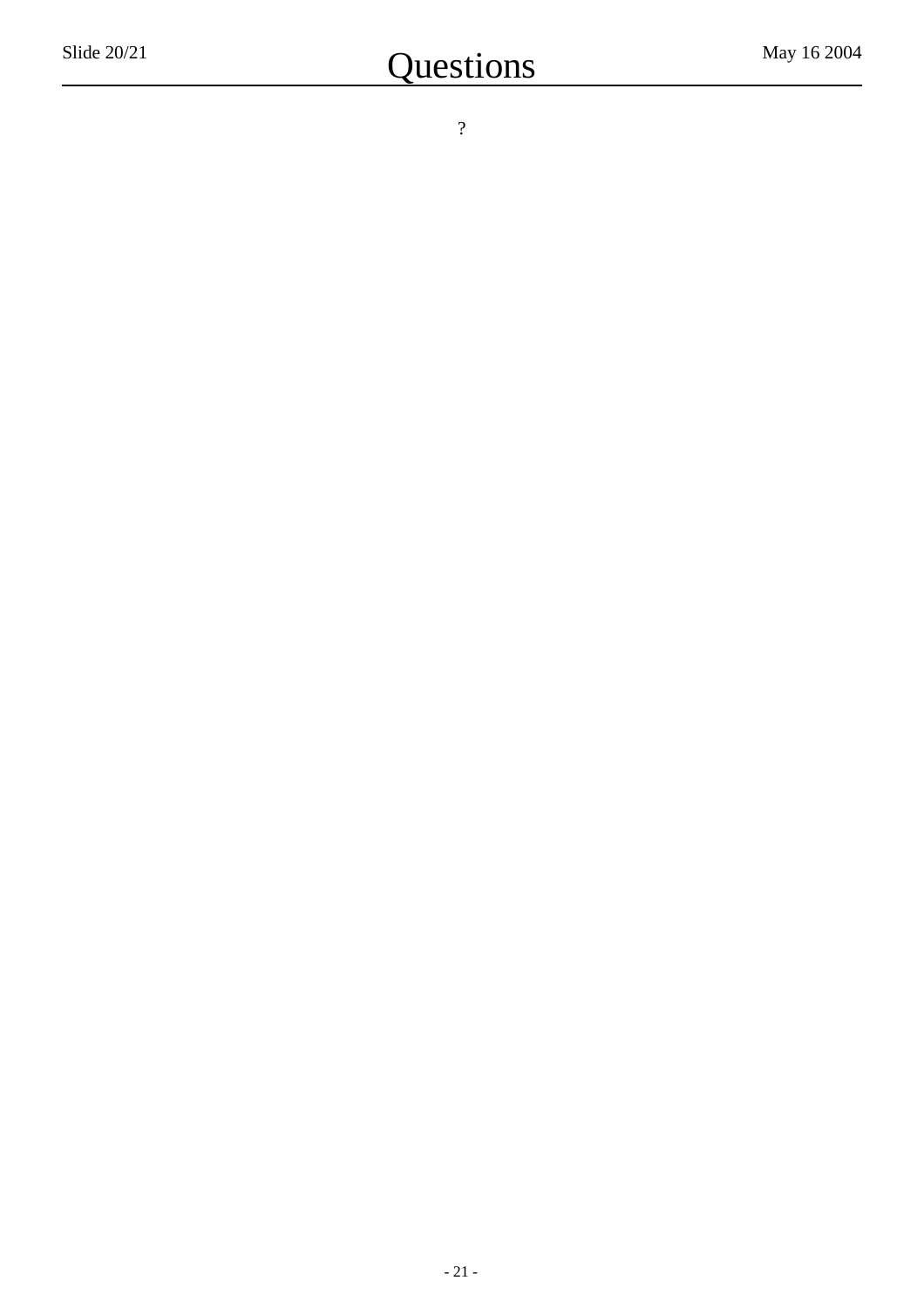

These Slides:<http://pres.derickrethans.nl>

PHP:<http://www.php.net>

PHP 4 to 5 Migration manual page: <http://www.php.net/manual/en/migration5.php>

Questions?: <derick@php.net>